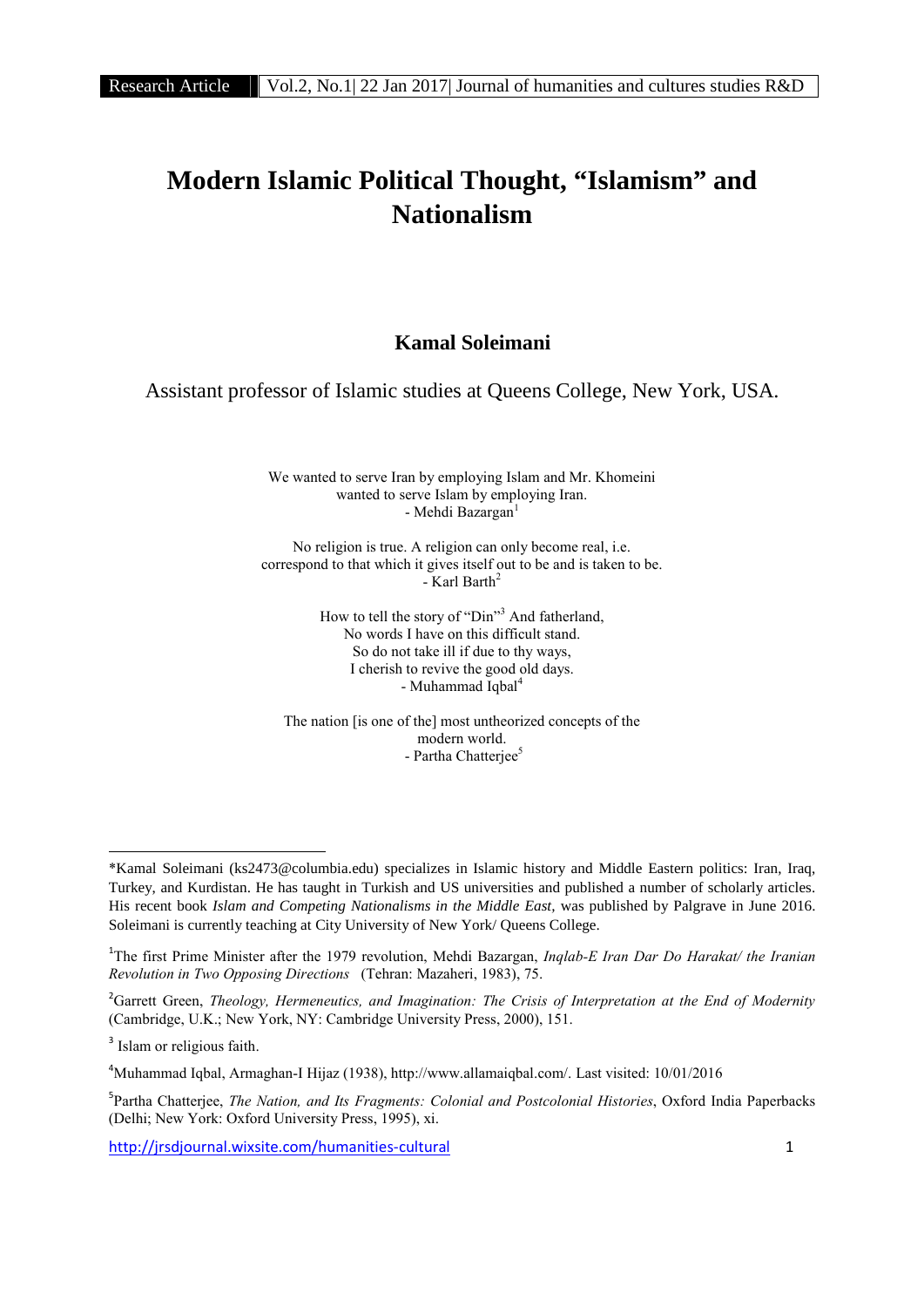**Abstract:** This paper theorizes the nexus between "Islamism" and nationalism, showing that neither nationalism nor religion(s) can be studied in isolation. I argue that Islamism is unable to conceive of a political system beyond the nation-state and appears to have internalized the political boundaries imposed by the discourse of the nation-state. Such internalization, in turn, affects the Islamist understanding of umma and similar 'universalist' concepts. My paper insists on a keen attention to the context in the analysis of religious interpretations. Despite elements of continuity in religious thought, contextual influences transform the practice of religious interpretation and mark it with temporal specificity. Muhammad Iqbal (1877 –1938) once noted that "the task before the modern Muslim is, therefore, immense. He has to rethink the whole system of Islam without completely breaking with the past." However, such a rethinking is not homogeneous and bears the mark of interaction with particular socio-historical contexts; religious thought in the era of nationalism was affected by its context as much as it affected the context itself. This dialectic manifested itself as reciprocity and mutual entanglement. In this paper, I explore these entanglements and reciprocities of nationalism and Islamism.

#### **Introduction**

In this paper, I intend to address the influence of nationalism on modern Islamist thought. In doing so, I divided my paper into two parts. In the first, I shall demonstrate through historical examples how in the late  $19<sup>th</sup>$  and early  $20<sup>th</sup>$  century, nationalist discourse imperceptibly made its way into newer interpretations of Islam. I argue that Islamic interpretations became increasingly exclusionary. Numerous non-Turkish writers and thinkers laid out their criteria for being a true Muslim.<sup>6</sup> In fact, it is only in the context of the rise of rival Muslim nationalisms that one can make sense of the nationalist utterances by Arab revivalists such as Muhammad 'Abduh and 'Abd al-Rahman al-Kawakibi.

It was against this background that al-Kawakibi claimed that, unlike the rest of the Muslims, the blood of the Arabs in Hijaz remained pure and unadulterated and therefore uniquely suited for the leadership of the Muslim world. Such emphasis on the purity of blood, a tacit claim to the existence of real Quraishis—supposedly the rightful owners of the caliphate signifies the rise and pervasiveness of ethno-nationalistic politics among Muslims.<sup>7</sup>

I devote the remaining part of this paper to establishing that "Islamism" is unable to think in terms of a political system beyond the nation-state. I argue that Islamists have internalized the idea of national political boundaries. Such internalization, in turn, affects Islamism's definition of the umma and similar 'universalistic' concepts.

<sup>6</sup> For more on this subject see, Kamal Soleimani, *Islam and Competing Nationalism in the Middle East, 1876-1926*. (New York: Palgrave, 2016).

<sup>7</sup>'Abd al-Rahman al-Kawakibi, *Um Al-Qura* (Cairo: al-Azhar, 1931) 196-97.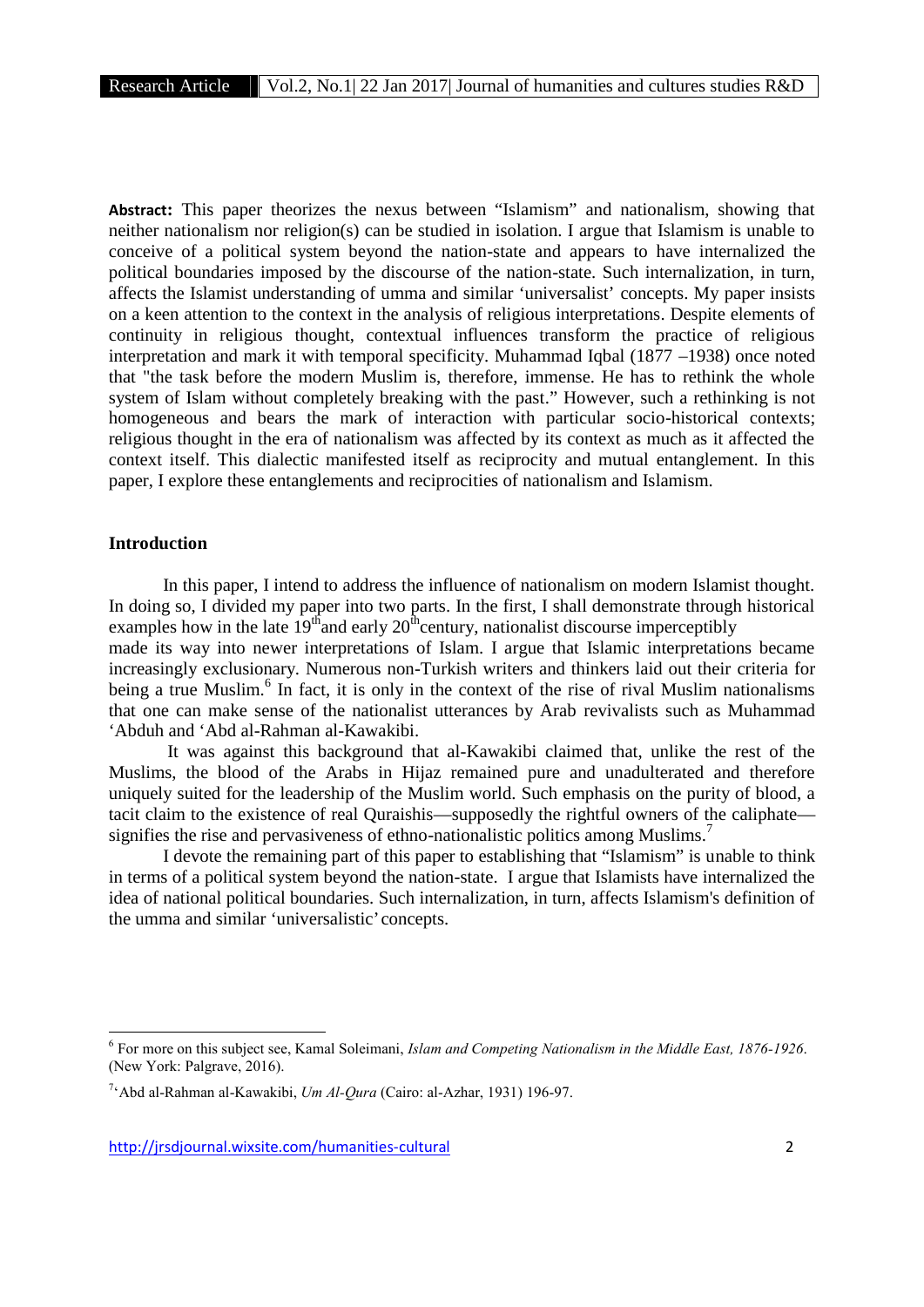### **I. Modern Islamic Revivalism and Its Socio-Historical Context**

In modern Muslim religious thought, the nation is perceived to be self-evident: since the religious agent operates within the paradigm of nationalism, she is inclined to unite her religious idiom with that of nationalism. Life within the 'nationalist paradigm'<sup>8</sup>Imposes a modern mode of conceiving of the nation, and that enables nationalist agents to employ nationalist idioms to explain their affiliation with the nation.<sup>9</sup> The paradigm imposes its requirements on religious interpretations, and functions as a context for rethinking religion, thereby affecting its scopes and limits.

Such paradigmatic requirements should be thought of as major grounds for the fusion of religion and nationalism. By the same token, modern Muslims' eagerness to find examples of democratic forms of governance in the golden age of Islam should be seen in this context. In turn, their attempts to reconstruct the religious past may be more inclined to make the past compatible with the modern state than to enthusiastically lobby for the re-introduction of 'the original Islam.'<sup>10</sup>Modern Muslim scholars' views on the state, separation of powers and forms of governance as exemplified in the following passage, merely illustrates such tendencies:

When we consult the present, the historical past and the age of the four righteous caliphs, it becomes apparent to us after careful study that the prevailing political system at that time observed -- to a large degree -- the principle of the separation of powers. Legislation in that era was entrusted to "the body of jurists who exercised independent legal judgment." The caliph, as head of state, was not a specialist in the Shar 'a; instead, his function was limited -- primarily -- to legal execution and to administration. It was the judges who possessed independent power. The caliph and his governors were subject to it, just as was every other individual (emphasis added).

Aside from the generalization and historical inaccuracies, in the above passage, the modern conception of the state has been imposed on the past or past made compatible to the modern. The modern nation-state becomes the measure of rereading Muslim history of governance. Reading that claims both uniformity and continuity that resembles primordial nationalist historiography. Therefore, it is necessary to note that neither nationalism nor modem Islamic religious thought can be easily studied in isolation.

Islamic revivalism is an attempt to reconstruct the past—a past that both serves and challenges the present. Islamic revivalism, notwithstanding its diverse historical forms, has displayed antithetical attitudes towards contemporary conceptualizations of Islam. Critiquing modern Muslims for their assumed distance from 'the original Islam' has constituted the core of Islamic revivalist claims. Such claims unintentionally validate the fact that religious knowledge or interpretations of Islam are part of human endeavors and thus are always relative and

http://jrsdjournal.wixsite.com/humanities-cultural 3

<sup>8</sup>See Michael Billig, *Banal Nationalism.* (London; Thousand Oaks, Calif.: Sage, 1995).

<sup>9</sup> For an insightful discussion on this subject see Billig: 1995.

 $^{10}$ al-Sa'īdī quoted in Al-Tashrī' wa-sann al-qawānīnfī al-dawla al-Islāmīya, dirāsatahlīlīya/ Legislation and the Enactment of Laws in the Islamic State: An Analytical Study, (Cleveland: Dār al-nahḍa al-Islāmīya, 1992) 46-55.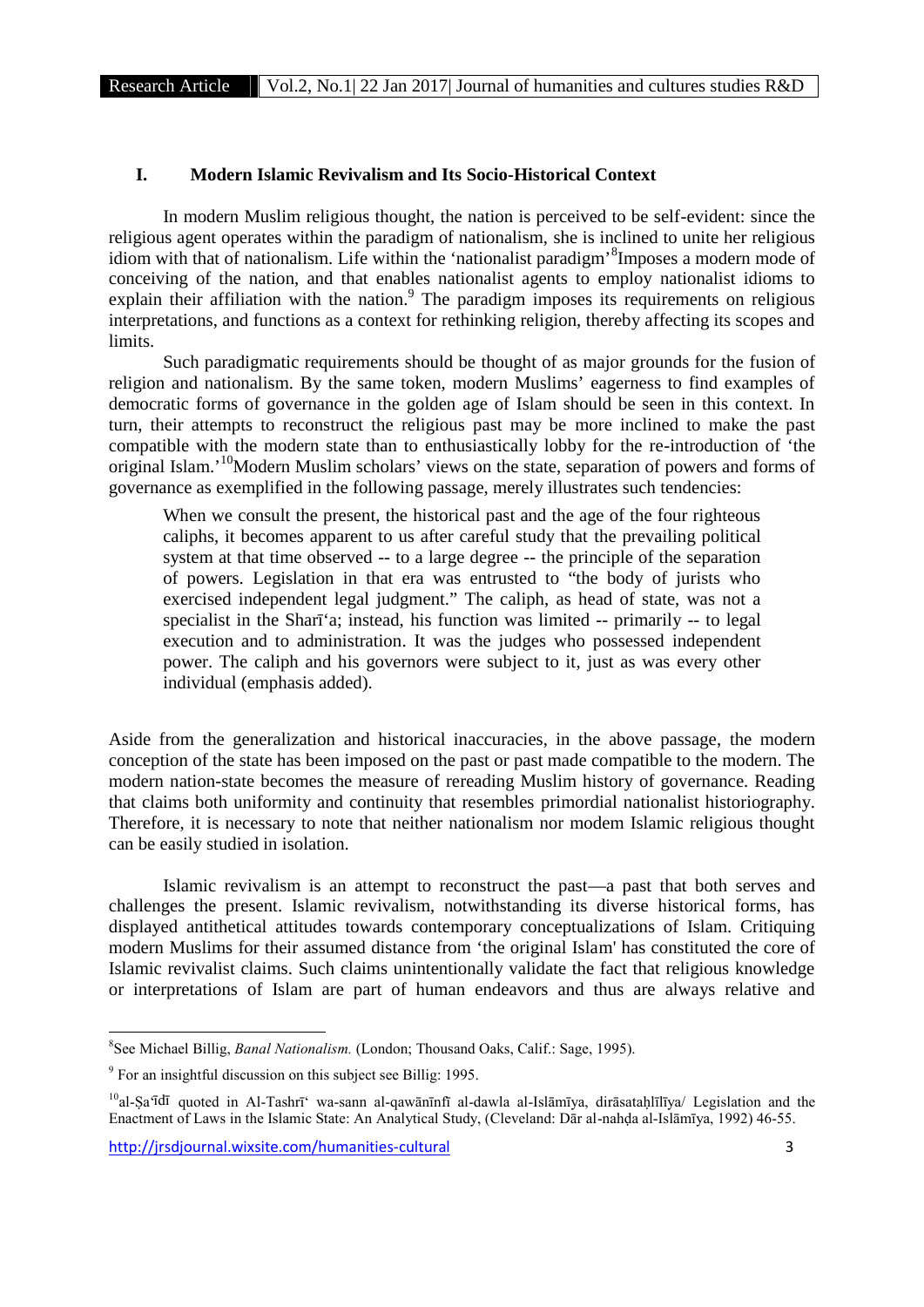contextual. Revivalist interpretations are not an exception to this rule. Nevertheless, modern forms of revivalism or "Islamism" claim that the original message, in its pure sense, is recoverable. Islamist varieties are explicit in their claim to an exclusive access to the original meaning.<sup>11</sup> Even the term fundamentalism—notwithstanding its essentialist and pejorative identification—ironically takes the claim of returning to the original understanding of "the fundamentals" seriously. Overall, such approaches indicate the subtlety and pervasiveness of the belief in the non-contextual nature of religion(s).

Religious interpretations cannot be detached from their historical circumstances and socio-political contexts. Indeed, a cursory reading of the works produced by religious scholars of the late 19<sup>th</sup> century reveals clearly a markedly racial and ethnic bent. As such, even ethnic influences on religious interpretations may entail both continuity and context specificity. For instance, non-Turkish Muslim revivalists had ambivalent feelings about the Ottoman Caliphate and his policies. Their ambivalence rooted in both their nationalistic and religious feelings, and colored by growing anti-colonialist sentiments. The revivalists' interpretations were thus to take place under the influence of a simultaneously nationalist, modernist and anti-colonial socio political and cultural environment.

Now the question is whether nationalism in the Muslim World itself was inherently secular. Historically, religious thought has always been subject to a multitude of interpretations. Islamic religious thought is not an exception to this rule, and the claim of different ethnic groups of being favored by God or being His chosen people is just one such interpretation. Therefore, it hard to exclude nationalist readings of Islam since "There are as many Islams as there are situations that sustain it."<sup>12</sup>Hence, the anthropologist TalalAsad is right to contend that 'religion' cannot be defined universally and that "we [should] focus instead on how our subjects define religion."<sup>13</sup> However, it was difficult to agree with Asad when he claims that "although Islamism" has virtually always succeeded Arab nationalism in the contemporary history of the Middle East, and addressed itself directly to the nation-state, it should not be regarded as a form of nationalism."<sup>14</sup> While Asad is correct in claiming that Islamism is not secular, <sup>15</sup> His inadvertent suggestion that "nationalism is essentially secular" is problematic.<sup>16</sup>

Asad's point deserves a closer scrutiny for a number of reasons. I should point out that he partly bases his argument on his definition of the term umma, whose revival is assumed to be the ultimate goal of Islamism.<sup>17</sup> For Asad, the way in which the umma is conceived differentiates Islamism from a nationalist trend such as Arabism. Asad argues that Arabism imagines the umma as the Arab umma (al- 'Arabiyye)—a political community. He also states that this imagined political community is distinct from a "theologically defined space enabling [Medieval

 $15$ Ibid., 195.

 $16$ Ibid.

<sup>11</sup> Cf. Sayyid Qutb, *Milestones*, 1st ed. (Karachi: International Islamic Publishers, 1981). Also, *The Islamic Concept and Its Characteristics* (Indianapolis IN, USA: American Trust Publications, 1991).

<sup>12</sup>Aziz al-Azmeh, *Islams and Modernities*, Phronesis (London; New York: Verso, 1993), 1.

<sup>13</sup> Quoted in Ann Taves, *Religious Experience Reconsidered: A Building-Block Approach to the Study of Religion and Other Special Things* (Princeton, N.J.: Princeton University Press, 2009), 23.

<sup>&</sup>lt;sup>14</sup>Talal Asad, *Formations of the Secular: Christianity, Islam, Modernity*, Cultural Memory in the Present (Stanford: Stanford University Press, 2003), 199.

<sup>&</sup>lt;sup>17</sup>Ibid., 196-98.

http://jrsdjournal.wixsite.com/humanities-cultural 4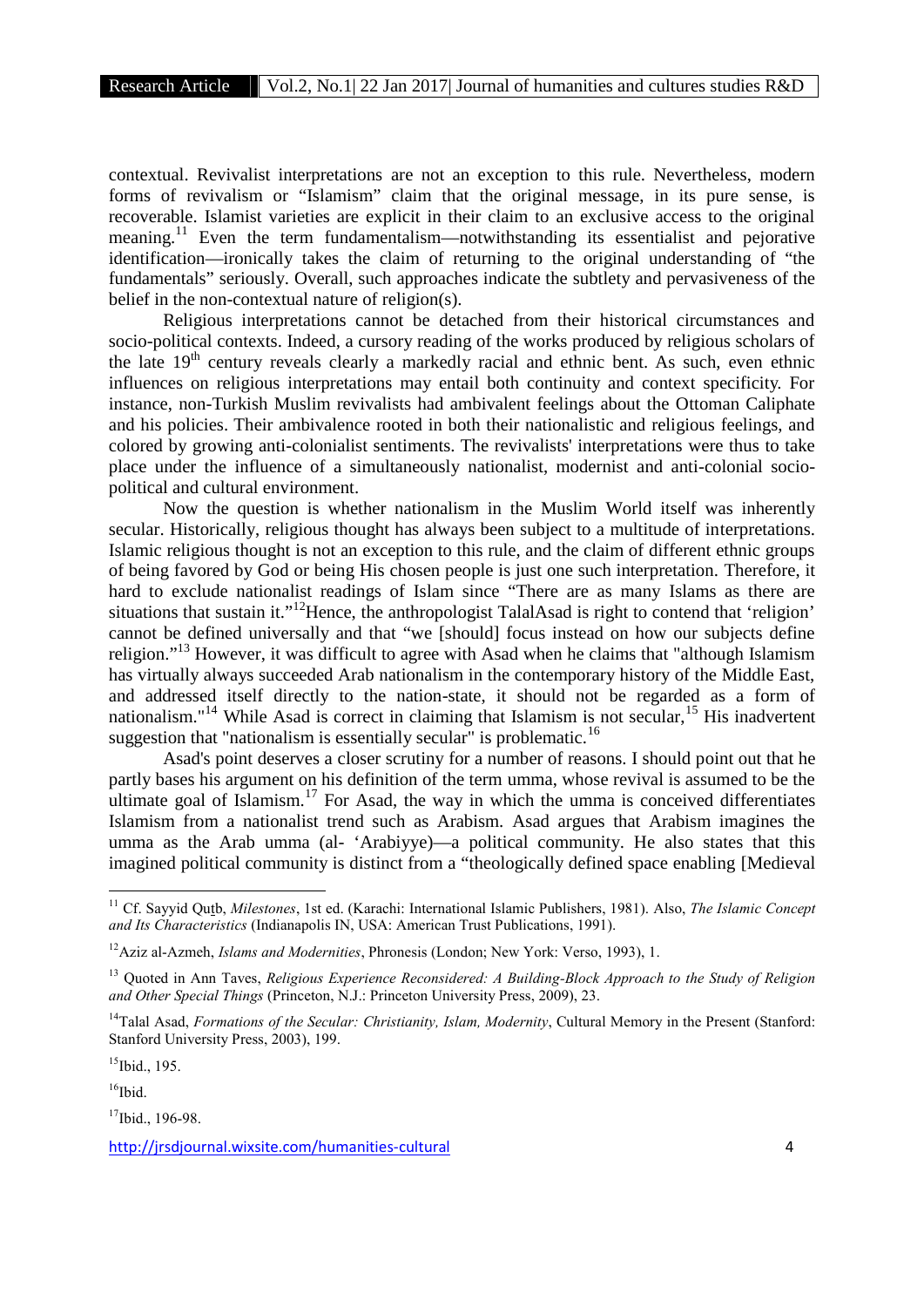era's] Muslims to practice the disciplines of din in the world."<sup>18</sup> Asad's reading overlooks both the historical impact of Arab nationalism on Islamism and the nationalist tendencies present in the Arabo-Islamic revivalist reinterpretation of umma. It is true that Islamism has connections to "the tradition." The tradition, however, to borrow Katherine Ewing's phrasing, has passed through "the gaze of modernity."<sup>19</sup>One could even describe Muslim revivalist groups as those demanding "reinterpretation of the present through a reevaluation and recreation of the past that it fits within the modern context."<sup>20</sup>Hence, in Asad's reading the modern context in which these connections are made to "tradition" go unattended.

Moreover, ethnic self-differentiation has been mostly embedded in Muslim Arab revivalism. Historically, Arab revivalist trends have perceived non-Arab Muslims as one of the causes of the "decadence" or "degeneration" (inhitat) of Islam.<sup>21</sup> They mostly discussed the non-Arab's role in Islam, in negative terms. The ethnic overtone of such explanations is evident, as Arab revivalists tie the "impure" of non-Arab Muslim's understanding of Islam to their ethnic character and to their history.<sup>22</sup> For example, Muhammad 'Abduh, the renowned Egyptian Islamic revivalist had no qualms in stating that "since the Turks were late converts, they remained unable to grasp the spirit of Islam.<sup>523</sup> He wrote that the Ottoman Turks' rule "polluted"

 $21$  Even Muhammad Iqbal accepts the decadence (inhitat) of the Muslim World. One of his poems titled "in the time of *inhitat*, conformity (*taqlid*) is better than *ijtihad,*" states:

The present age has many tumults hid Beneath its head; its restless temperament Swarms with disorders. The society Of ancient nations in these modern times Is in confusion; sapless hangs life's bough

… Stability in strict conformity. Go thou thy father's road, for therein lies Tranquility; conformity connotes The holding fast of the community.

In time of Autumn, thou who lackest leaf

<sup>22</sup>See Muhammad 'Ammara. *Abd al-Rahaman al-Kawakibi: The Martyr of Islam and Freedom*. (Cairo: Daralshuruq, 1988)

<sup>23</sup>Hamid 'Enayat, *Seyri Dar Andishay-E Siyasi-Ye Arab/ An Overview of Arab Political Thought*(Tehran: Sherkat-e Sohami-ye Kitabha-ye Jibi, 2536), 149.

http://jrsdjournal.wixsite.com/humanities-cultural 5

<sup>18</sup>Ibid., 197.

<sup>&</sup>lt;sup>19</sup>Katherine Pratt Ewing, *Arguing Sainthood: Modernity, Psychoanalysis, and Islam* (Durham and London: Duke University Press, 2006).

<sup>20</sup>Andrew Rippin and Jan Knappert, *Textual Sources for the Study of Islam*, Textual Sources for the Study of Religion (Manchester Greater Manchester: Manchester University Press, 1986), 30. Emphasis added.

Alike and fruit, never break from the tree,

Muhammad Iqbal, *Rumuz-I Bekhudi* trans. Iqbal Academy Pakistan (Iqbal Academy, 1918.http://www.allamaiqbal.com/ last visited: 10/01/2016). It should be noted that Iqbal wrote the above poem in 1918. In his later works, he does not seem to have much regard for conformity. In his1930 work, for instance, Iqbal states that "a false reverence for history and its artificial resurrection constitute no remedy for people's *decay*" (emphasis added). See *The Reconstruction of Religious Thought in Islam* (California: Stanford University Press, 2012), 203.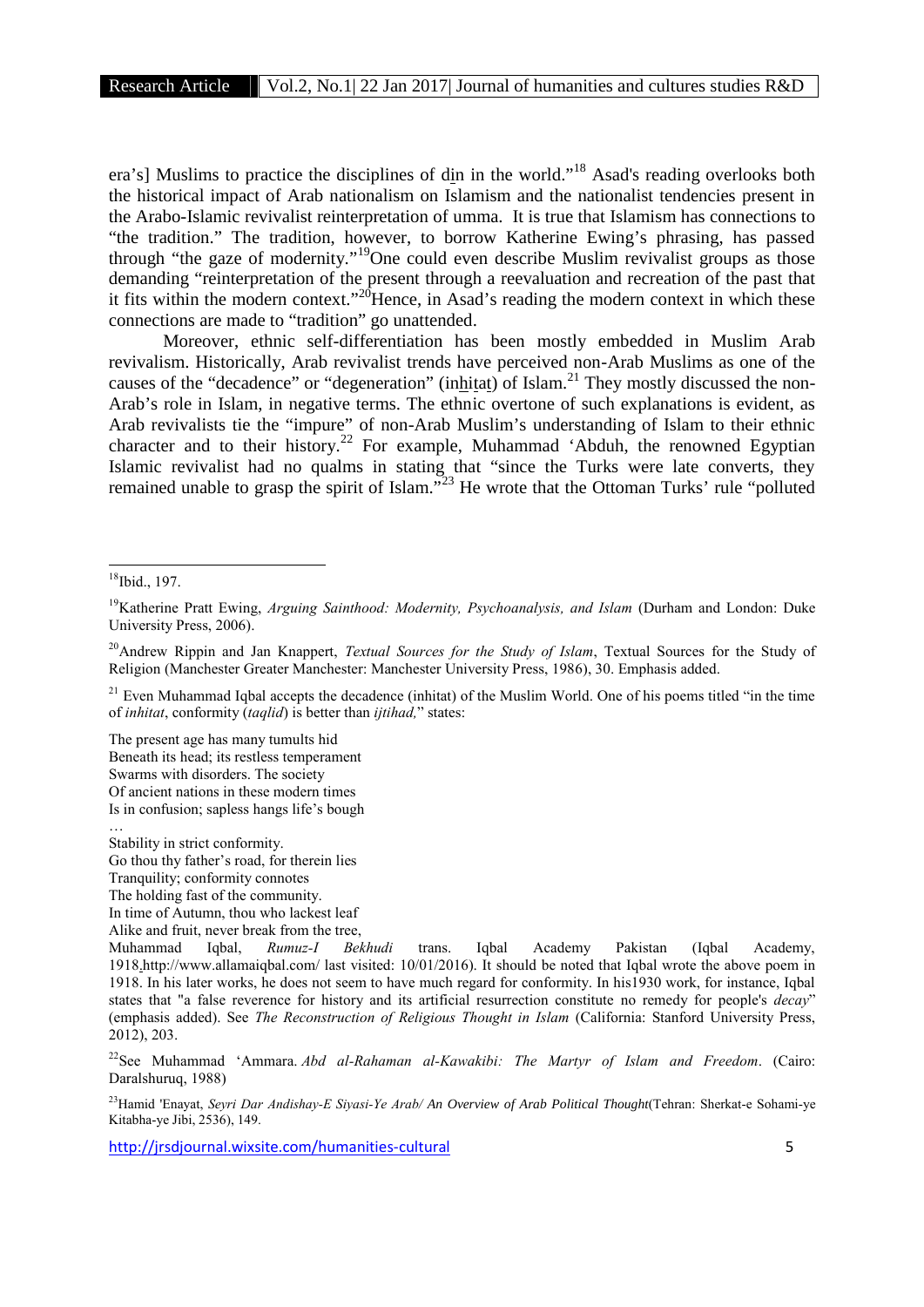the purity (khulus) of Arabic language, which in turn led to discord and sectarianism amongst Muslims." $^{24}$ 

In 'Abduh's mind, there was an organic link between the Arabic language and Islam. The "degeneration" of the first, for 'Abduh, led to "the decline" of the second. In his 1902 work, al-Islam wa al-Nasraniyya, 'Abduh also claimed that "Islam [originally] was a religion of the Arabs." However, an Abbasid Caliph's decision "to create a foreign (ajnabi) army comprised of Turks, Dailamites and other [non-Arab] people… alienated – or made foreign –Islam… transforming it into a non-Arab ('ajami) [religion]."<sup>25</sup> 'Abduh was not the only person to hold such views. Similar remarks are often made by other iconic revivalist figures, including Abd al- Rahmanal-Kawakibi(1855-1902) and Rashid Rida(1865-1935).<sup>26</sup> Even Hassan al-Banna (1906 – 1949), the founder of the Muslim Brotherhood, once declared that "we do not deny that the various nations have their distinct qualities and particular moral character [however] we believe that in these respects Arabism possesses the fullest and most abundant share..."<sup>27</sup>

Contrary to what Asad thinks, the definition of umma by the revivalists does not seem to be very different from the one put forth by Arab nationalists.<sup>28</sup> It must be noted here that the redefinition of umma was heavily informed by the Muslim anti-colonial struggle in the late  $19<sup>th</sup>$ and early  $20<sup>th</sup>$  centuries – a struggle that shaped modern Muslim self-perception and enabled the revivalists to see the entire Muslim world as a unified politico-religious entity vis-à-vis the colonial West with its ties to Christendom. In addition, Muslim Arabs' exclusive, and inherently ethno-religious claim to the caliphate increased the chance of imagining theumma in ethnic and political terms.<sup>29</sup>

In fact, Muslim revivalist writings, such as that of al-Kawakibi, exemplify the inseparability of Islamist and Arab nationalist claims to the caliphate in the late  $19<sup>th</sup>$  and early  $20<sup>th</sup>$  centuries. al-Kawakibi argued that all Muslims would fall behind an Arab caliph as at the beginning of Islam. For him, this was true because he believed that "of all ethnic groups, Arabs are the most qualified (ansab) to be viewed as [the authentic] source of the religion (marja'an fi al-dini), and as providing the role model (qudwa) for all Muslims."<sup>30</sup> The ethnic perception of umma becomes abundantly clear in al-Kawakibi's writings when he classifies Muslims as

 $24$ Ibid.

<sup>25</sup>Muhammad 'Abduh, *Al-Islam Wa Al-Nasraniyya/ Islam and Christianity* (Cairo: al-Manar, 1323/1905), 123.

<sup>&</sup>lt;sup>26</sup> Cf. Mahmoud Haddad, " Arab Religious Nationalism in the Colonial Era: Rereading Rashīd Riḍā's Ideas on the Caliphate " *Journal of the American Oriental Society* 117, no. 2 (Apr. - Jun., 1997).Also, 'Abd al-Rahman al- Kawakibi, *Um Al-Qura* (Cairo: al-Azhar, 1931).

<sup>&</sup>lt;sup>27</sup>Hasan al-Banna, "Our Message," http://www.ymsite.com/books/our\_message/index.htm. Last visited 10/01/2015.

<sup>28</sup>Asad acknowledges that *umma* can mean "a people" (*Formations of the Secular:* 197. ) <sup>28</sup> However, the term has more to it than what Asad calls "the sense of 'a people'—'a community' in the Qur'an" (Ibid). In the Qur'an, while the Muslim community is regarded as an *umma*, so is Ibrahim – a single human being is also considered an *umma* (2/143; 21/92; 23/52). Likewise, a small group of Muslims of Jews, and of Christian [(3/104; 7/159; 3/113) as opposed to their respective communities at large], are also designated by the term *umma*. The Qur'an sometimes uses the term to describe a religious tradition (7/159), and sometimes for a community consisting of the *deniers* as well as the *endorsers* of a newly introduced divine message (3/113). An initial stage of the life of humanity supposedly a collective homogeneity—is also described as a unified *umma* (*ummawahida,* 43/22 & 23).

 $29$  For more on this see, chapter three.

<sup>30</sup>al-Kawakibi, *Um Al-Qura*, 196-97.

http://jrsdjournal.wixsite.com/humanities-cultural 6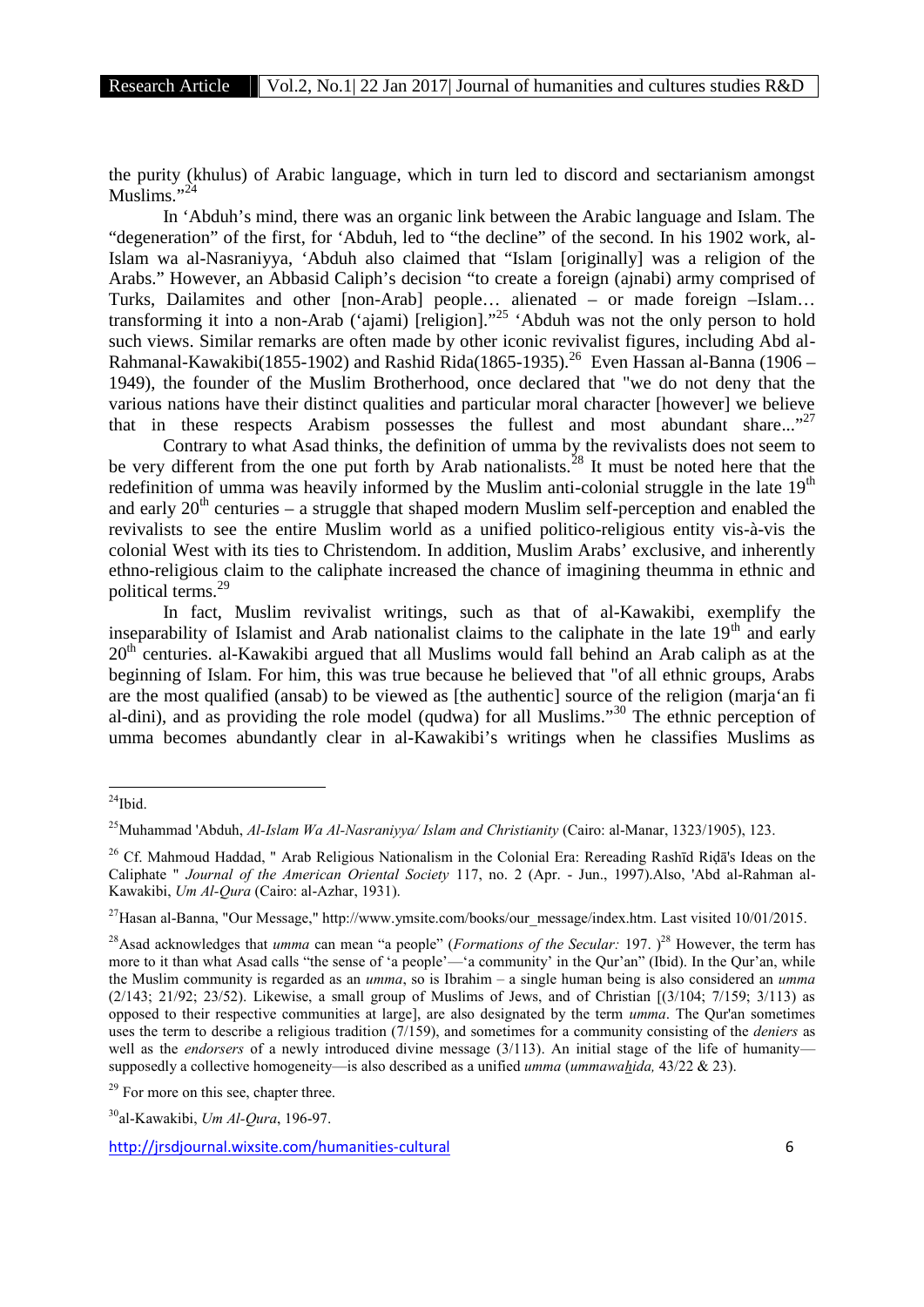umam(in the plural form).<sup>31</sup> So, he declares that "No Muslim nation(umam al-Islamiya) is as eager in preserving its own independence and freedom as the Arabs of the Peninsula."<sup>32</sup> al-Kawakibi contends that Arabic is not only the first language (khusus) of one-third of the world's Muslim population, it is also their most common ('umum) and richest language.<sup>33</sup> In defense of Arabs' exclusive right to the caliphate, al-Kawakibi enumerates various "superior" Arab national traits, and contends that they were "the first umma to follow the principle of consultation."<sup>34</sup> Furthermore, Arabs, he stresses, are "the best-guided umma in observing al-ishtrakiya<sup>35</sup> (egalitarianism)..."<sup>36</sup> and "the most eager umma in honoring their pacts."<sup>37</sup>

Al-Kawakibi was unequivocal in claiming that the realization of the Prophetic message and the revival of Islam was only possible through the reestablishment of an Arab caliphate.<sup>38</sup> He also believed that an Arab caliphate was the only way to Arab liberation (falah).<sup>39</sup> Thus, al-Kawakibi quotes the renowned medieval Arab poet al-Mutanabi, announcing that "people are dependents on their kings for [any achievements] and there will never be an Arab deliverance<br>non-Arab kings."<sup>40</sup> under non-Arab kings."<sup>40</sup> It must be indicated that al-Kawakibi's book was very popular among Muslim Arab

revivalists. It was so popular that Sammi Dahhan, one of al-Kawakibi's biographers, claims that the book was "revised either by Abduh or by Rashid Rida," two well-known revivalist figures.<sup>41</sup> To al-Kawakibi, Islam and the Arabs were almost inseparable. The Arabs were the only people who could have halted 'the decadence of Islamic civilization' caused by the Turks and other non- Arabs. In essence,

al-Kawakibi's defense of Islamic civilization was a glorification of Arabs in the development of that civilization. The virtues of Islam—its language, its Prophet, its early moral and political order—were Arab achievements. In his view, the decadence of Islam was caused by the practices of the Turks and other non-Arab people had introduced into the umma, and he went so far as to express regret that the Turks had ever embraced the faith…al-Kawakibi called for the Ottomans to relinquish their unjustified claim to the caliphate and to restore the office to its rightful possessors, the Arabs.<sup>42</sup>

 $33$ Ibid.

<sup>34</sup>Ibid., 196.

<sup>36</sup>al-Kawakibi, *Um Al-Qura*, 196.

 $37$ Ibid.

 $38$ Ibid., 150-51.

<sup>39</sup>Ibid.

 $40$ Ibid., 151.

<sup>41</sup>Abbas Mahmud Al-Aqqad, *'Abd Al-Rahman Al-Kawakibi* (Beirut: Dar al-Kitab al-'Arabi, 1969), 81.

http://jrsdjournal.wixsite.com/humanities-cultural 7 <sup>42</sup>William L. Cleveland, *A History of the Modern Middle East* 2nd ed. (Boulder, Colo.: Westview Press, 2000), 126.

<sup>31</sup>*Umam* (plural; singular: *umma*)

<sup>32</sup>al-Kawakibi, *Um Al-Qura*, 195.

<sup>&</sup>lt;sup>35</sup> The term *al-ishtrakiyais* used to mean socialism. Here, however, egalitarianism seems to be what al-Kawakibi is referring to.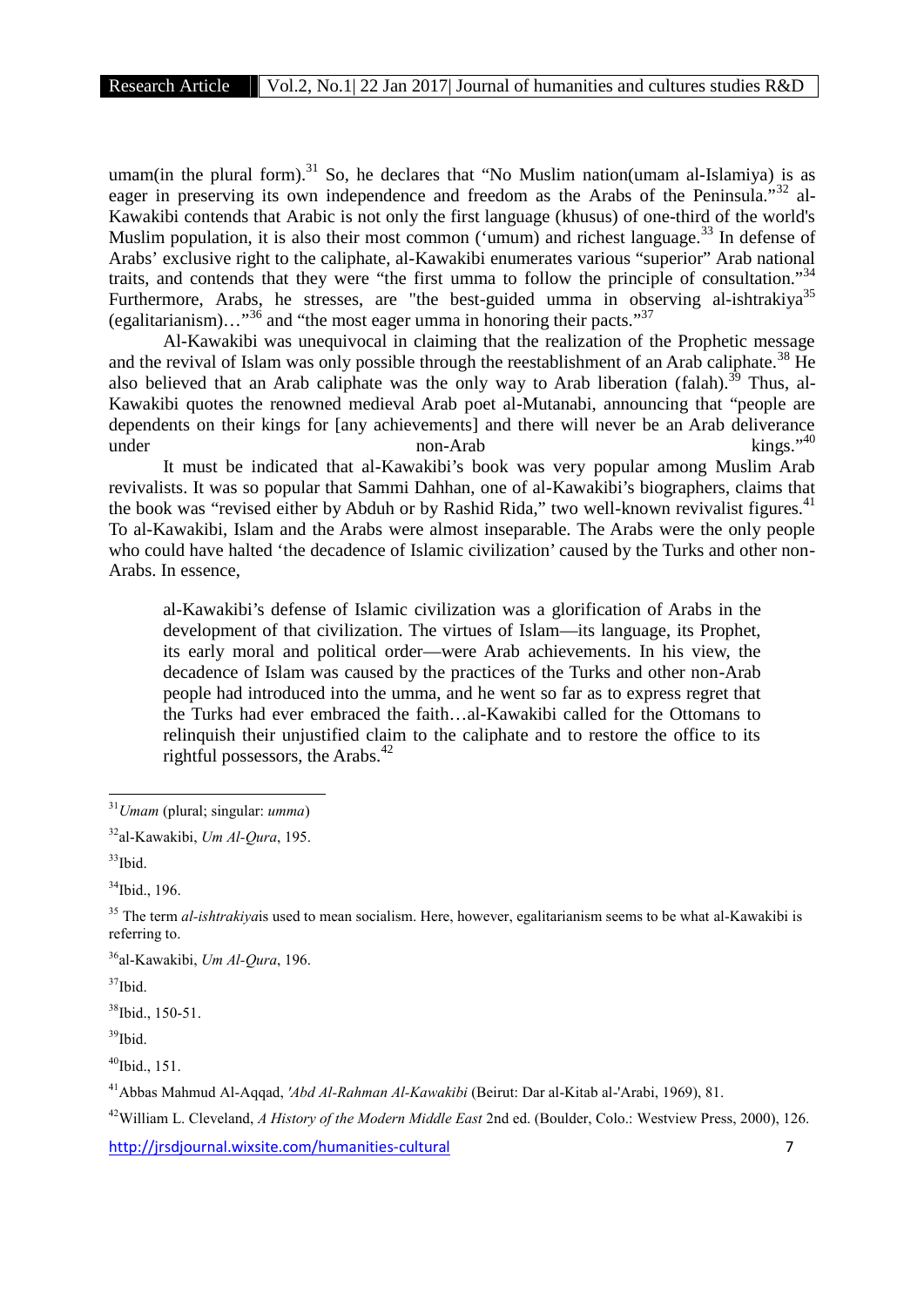The discourse of the caliphate in the rest of the Sunni world was mostly informed by the colonial presence, and therefore generated degrees of solidarity with the Ottomans. However, the caliphate remained an exclusionary concept for Arabs.<sup>43</sup> Thus, in the late  $19<sup>th</sup>$  and early  $20<sup>th</sup>$ centuries, the invocation of concepts such as umma and khilafa among Arabs had a much greater bearing on ethnicity than it did in the rest of Sunni world. Such an approach to the revival of the institution, under the leadership of an Arab caliphate, could shed some light on the mixed reactions against European colonialism of those Muslim figures and groups like 'Abduh, Rashid Rida and the Wahhabis. Fearing that it could undermine their claim – even when they sided with the Ottomans against European colonialism—both nationalist and revivalist Arabs remained reluctant to ascribe any legitimacy to the Ottoman caliphate.<sup>44</sup>

It is erroneous to assume that Muslims have always imagined theummawith any uniformity specially after the death of the fourth Caliph in 656. It is true that in medieval times Muslims did not believe their community at large as a political community,<sup>45</sup> Perhaps because it took only a few decades following the death of the Prophet for Muslims to fall under two rival political rules – one centered in Medina and the other in Damascus. The emergence ofrival governing centers markedthe beginning of a never-ending Muslim disunity – a disunity which, in the ensuing centuries, gained newer dimensions and greater scale. Moreover, Muslim discord came to be interpreted differently. Even ahadith(plural; singular: hadith, the Prophet's sayings) were utilized to justify disagreements (ikhtilaf) within the umma, at least theoretically, as a blessing (rahmahtun) from God.<sup>46</sup> Such interpretations<sup>47</sup> Were disparate in nature, ranging from denial of the overall necessity of the state to the legitimation of concurrent rival political domains within the community as a whole. The majority of Sunnis had readily accepted the hadith that categorically rejects the legitimacy of any state after the first four caliphs (the so called Khulfah al-Rashidun, or the Rightly Guided Caliphs).<sup>48</sup> After that, according to the same hadith, the Muslim community will be ruled over by usurping or unjust ('adud)<sup>49</sup> kings.<sup>50</sup>

It cannot be emphasized enough that the ideas of reviving the umma and the actual khilafa coincided with the rise of nationalism and anti-colonialism in the Muslim world, a fact which reveals the shared historical context of Arab nationalism and Islamic revivalism. In the last two centuries, Islamic revivalism has been one way in which modern Muslims have formulated their concerns. Islamic revivalism, itself diverse, has been informed by different types of ethno-nationalisms, geographies, and other contextual factors. From early on, Islamic revivalism has concerned itself with a reliable and authentic Islamic governance, especially in the face of the colonial threat. However, this has not prevented a blithe insertion of nationalism

<sup>48</sup> See Soleimani (2016).

<sup>43</sup> Cf. Al-Aqqad, *'Abd Al-Rahman Al-Kawakibi.*

 $44$ Ibid., 75.

<sup>45</sup> See, Talal Asad, *Genealogies of Religion: Discipline and Reasons of Power in Christianity and Islam* (Baltimore: Johns Hopkins University Press, 1993), 197.

<sup>46</sup> There are still ongoing discussions among Muslim clerics over this *hadith*. See, http://www.ebnmaryam.com/vb/t32140.html. Last visited:10/01/2016.

<sup>47</sup> See Soleimani (2016).

<sup>&</sup>lt;sup>49</sup> '*Adud*, from the root word '*adda*; literally, means biting or holding something with the force of teeth.

<sup>50</sup> Major *Sunni hadith* authorities such as Terminal and Nisaei have transmitted this *hadith*. See, http://www.dd sunnah.net/forum/showthread.php?t=5679. Last Visited: 10/01/ 2016

http://jrsdjournal.wixsite.com/humanities-cultural 8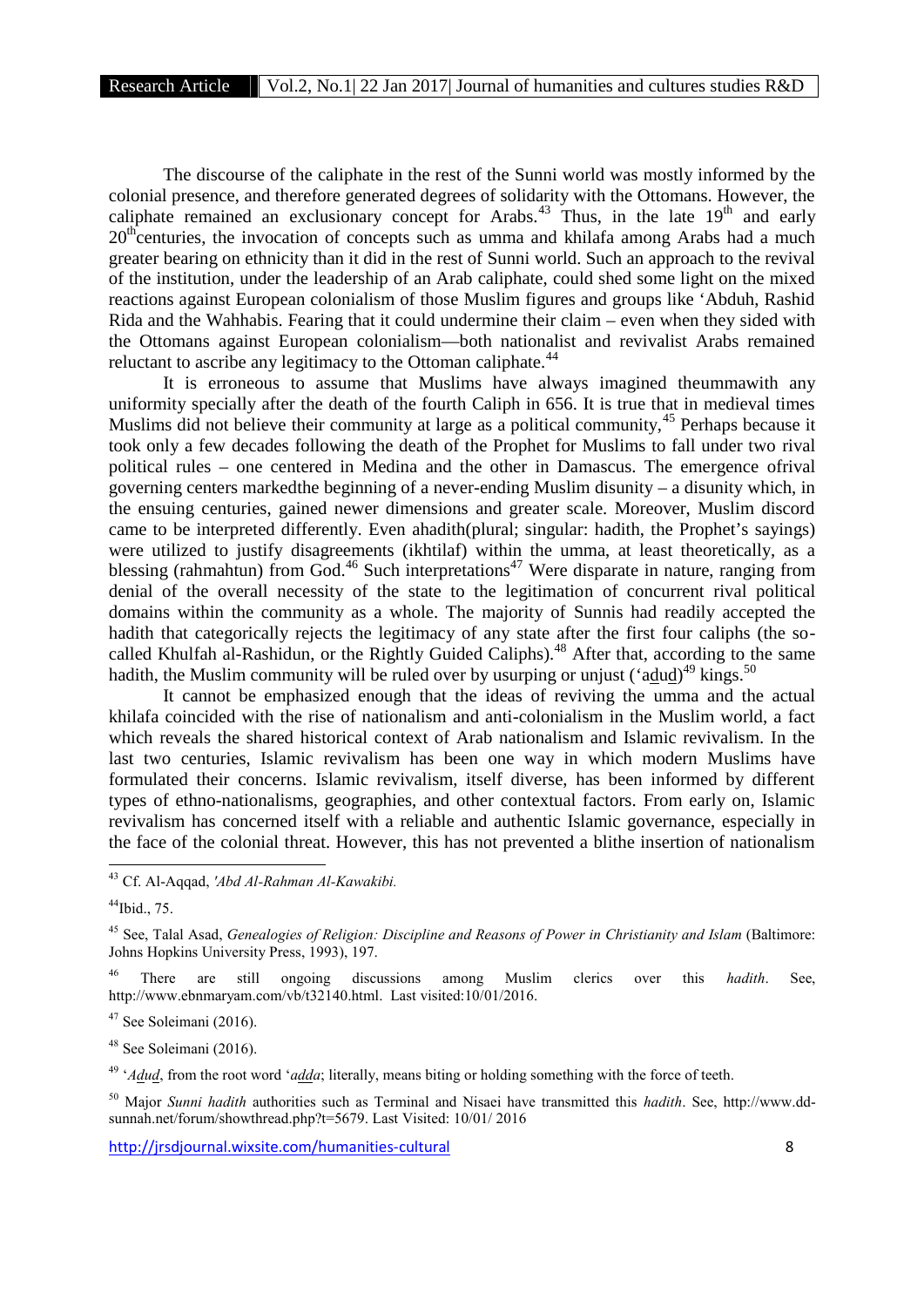into the modern Islamic revivalist discourse. In the late  $19<sup>th</sup>$  and early  $20<sup>th</sup>$  centuries, Arabs, more than other Muslims, "ethnicized" the discourse of the caliphate. It is worth noting, however, that throughout the Muslim world the idea of the caliphate was becoming increasingly imbued with nationalism. The abolishment of the Ottoman caliphate in 1924 uncovered this common tendency among Muslims. While different Muslim groups have tried to keep a nostalgic discourse of the caliphate alive, they have also simultaneously prioritized their national boundaries as the only possible home for an Islamic caliphate.<sup>51</sup> Such a nationalistic prioritization resulted in the very first conference for the revival of the caliphate in 1926 in the Cairo. In the conference, "each participating delegation wanted to make its ruler the caliph." <sup>52</sup> Thus, the establishment of the caliphate is not essentially universalistic. Even if it is perceived as the embodiment of a real Islamic state, Islamist groups, in general, imagine the creation of a possible caliphate within their current and local, national space. It is important to bear in mind that whether such groups are labeled as fundamentalists or Islamists, they have also internalized the boundaries of the nation-state.

#### **II. Islamism, Banal nationalism and Nation-State**

Islamists' operation within the confines of the nation-state and their strategic goal to control state structures forces them to deal with nationalism at various levels. Of course, Islamism is not nationalism, if nationalism is perceived as mostly secular. However, if nationalism can be a derivative concept, as argued by Partha Chatterjee, and susceptible to assuming various forms in order to incorporate local cultural mores, its connection with nationalism is more complex.

Islamist attempts to work through the nation-state are in and of themselves grounds for the fusion of religion and politics, which is informed by "national interest." The modern state has neither entirely removed religion from the public space nor has it expurgated it from politics, nor is it indifferent or neutral toward religions. The modern nation-state consistently manages, rethinks, redefines, and selectively incorporates or discards aspects of religion. The state's treatment of religion(s), however, takes place within the confines of a legal regime (that of secularism), and therefore the state's reinterpretation of religion is legally binding. If one overlooks Islamists' intense religious idiom, one notices that both Islamist and non-Islamist states adopt similar strategies in their management of religions. The state, be it Islamist or nationalist, monopolizes religious interpretation. Such a monopolization is exerted by either ignoring or outright penalizing non-state actors' interpretations of religion. State practices in Iran,<sup>53</sup> Egypt,<sup>54</sup> Saudi Arabia, and Turkey<sup>55</sup> In the last three decades provide us with ample evidence of this.

http://jrsdjournal.wixsite.com/humanities-cultural 9

<sup>&</sup>lt;sup>51</sup> For the question of how nationalism might fit in Caliphate movement among the Muslims in South Asia, see Adeeb Khalid, "Pan-Islamism in Practice: The Rhetoric of Muslim Unity and Its Uses," in *Late Ottoman Society: The Intellectual Legacy*, ed. Elisabeth Özdalga (London; New York: RoutledgeCurzon, 2005).

<sup>52</sup>Kemal H. Karpat, *The Politicization of Islam: Reconstructing Identity, State, Faith, and Community in the Late Ottoman State*, Studies in Middle Eastern History (Boston, MA: Brill, 2001), 257.

<sup>53</sup> The Iranian state's constant pressure on various religious actors, chief among them *Shi'i Maraji'* (or Grand Ayatollahs), evidences this undeniable reality of the state's will to monopolize religious interpretation of religion.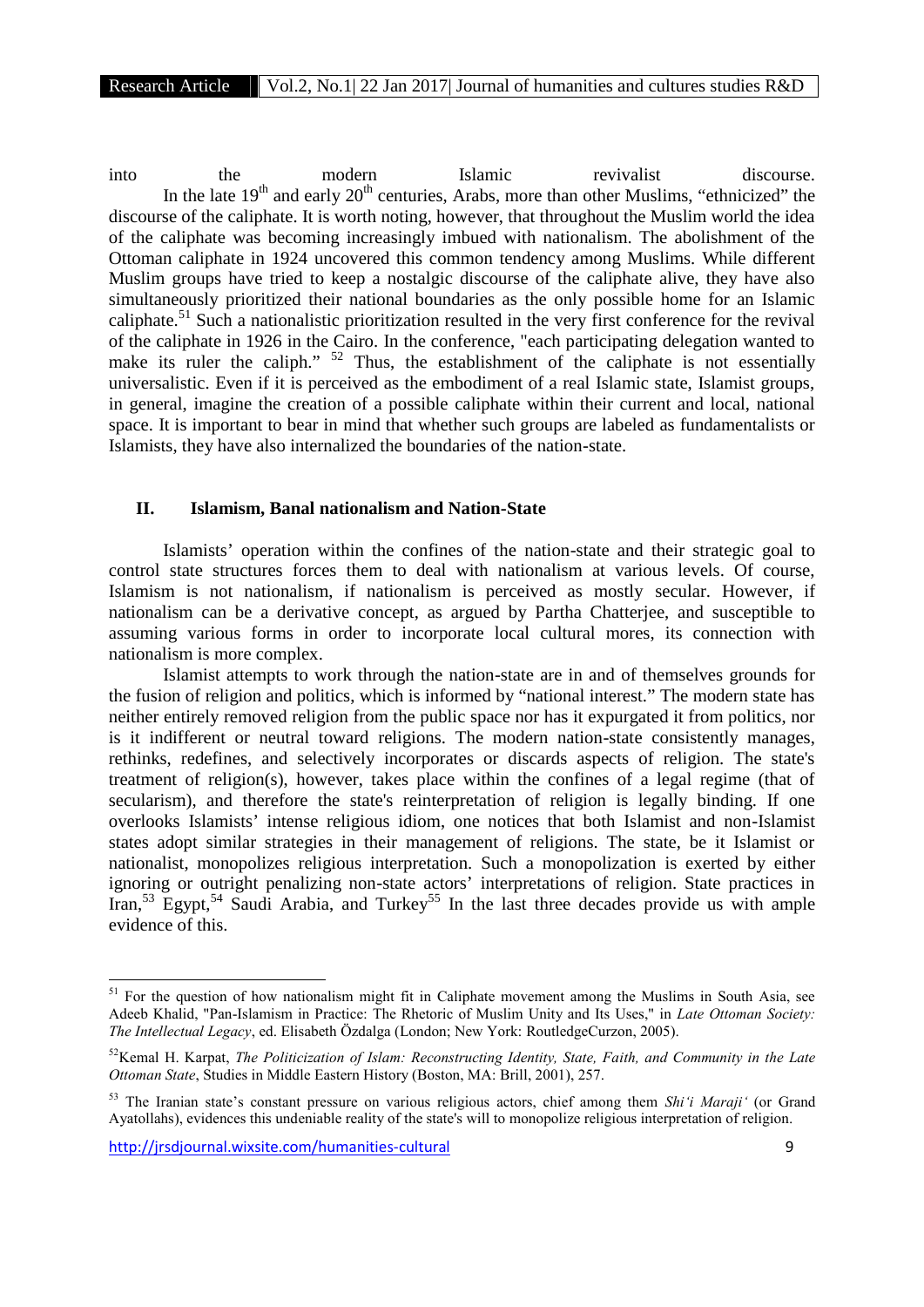Islamists reinterpret Islam and operate through the confines of the paradigm of nationalism. The impact of such paradigmatic requirements on religious thinking must not be taken lightly. If Islamists remain, as has been the case so far, incapable of rethinking the nation state – as the "ideal type" of modern governing system – they would just be another hostage of what Billig astutely calls "banal nationalism."<sup>56</sup>(Banal nationalism can be conceived as being an inadvertent endorsement and glorification of the nation-state. In other words, the nation-state is "taken for granted"). Whatever the Islamists' motives may be in their engagement of modern politics is a secondary question. What is at issue here is the inseparability of the Islamists' vision(s) of the political from that of other types of homo nationalis. As with other modes of modern thought, in Islamism, the boundaries of the state coincide with that of the nation. An Islamist is content with her legal and national "de-affiliation" or "delinking" from the rest of the "umma" of Islam.

The normalcy of such contentions is modern and nationalistic. If such a description is correct, then Islamists are neither living in a different universe nor imagining or advocating a way of life that could be situated outside the confines of the modern nation-state. For Islamists, as citizens, the acceptance of the national boundaries does not seem to constitute a dilemma. That is why Persian Shi'i Muslims in Iran proudly made it a constitutional requirement for their president to be, among other things, an Iranian-born citizen and a Shi'i with Iranian ancestry (Iraniul-asl).<sup>57</sup>Such a reality signifies that an Islamist ought to be considered a "homo nationalis"just like her Christian or Jewish counterparts. After all, in Balibar's words, "the 'external frontier of the state' has to become 'the internal frontier'" of the citizen,  $58$  as necessitated by the sheer fact of life within the nationalist paradigm.

As indicated earlier, Islamists are content with the nation-states' boundaries. Generally, except for some rhetoric about the role of colonialism in imposing current geographic boundaries, there is no significant Islamist literature indicating that the internalization of the national boundaries may constitute a problem to Muslim religious devotion. The blithe endorsement of existing ethnonational boundaries and repeated nationalist utterances showcases this reality.<sup>59</sup> What needs to be emphasized here is that a Muslim, be she a traditionalist or

<sup>56</sup> See Billig, 1996.

<sup>57</sup> See, Article 115 of The Constitution of the Islamic Republic of Iran, http://www.roshd.ir/Portals/0/KarAfarini/PDFs/rules/ghanoone\_asasy.pdf. Last visited: 10/01/2016.

<sup>58</sup> Etienne Balibar and Immanuel Maurice Wallerstein, *Race, Nation, Class : Ambiguous Identities* (London England; New York: Verso, 1991), 95.

http://jrsdjournal.wixsite.com/humanities-cultural 10 <sup>59</sup> With the exception of the Muslim Brotherhood and Ba'th party in Iraq, no Arab state refers to the Arab region in Iran as occupied Arab land. In the Muslim Brotherhood's political literature, this region is described as "occupied Arabistan" or*'Arabstan al-muhtallah*. (The term *al-muhtall* is usually used by the nationalist Arabs in their reference to Palestine.) See, http://www.ikhwanwiki.com/index.php. Last Visited: 10/01/ 2016. Of course, The Muslim Brotherhood (*Ikwan al-Muslimin*) has had a very complicated relationship with the Iranian regime over the past few decades. This example is cited to highlight how ethnic and religious boundaries can casually coincide in the

<sup>54</sup> Nasr Hamid Abu Zayed, and Nawal al-Saadawi's stories exemplify the secular state's treatment of undesirable interpretations of Islam.

<sup>&</sup>lt;sup>55</sup> Perhaps the politics of veiling in Turkey more than anything else unveils the 'secular' state's non-neutrality toward religion. Throughout the enduring debates regarding the headscarf in Turkey, the state unrestrainedly and always questioned the Islamic-ness of veiling. The state took one side of the debate, not because of its defense of secularism, but rather for its push to declare the veil un-Islamic. Turkish state overtly encouraged and supported pro state Islamic scholars to question the religiosity of veiling.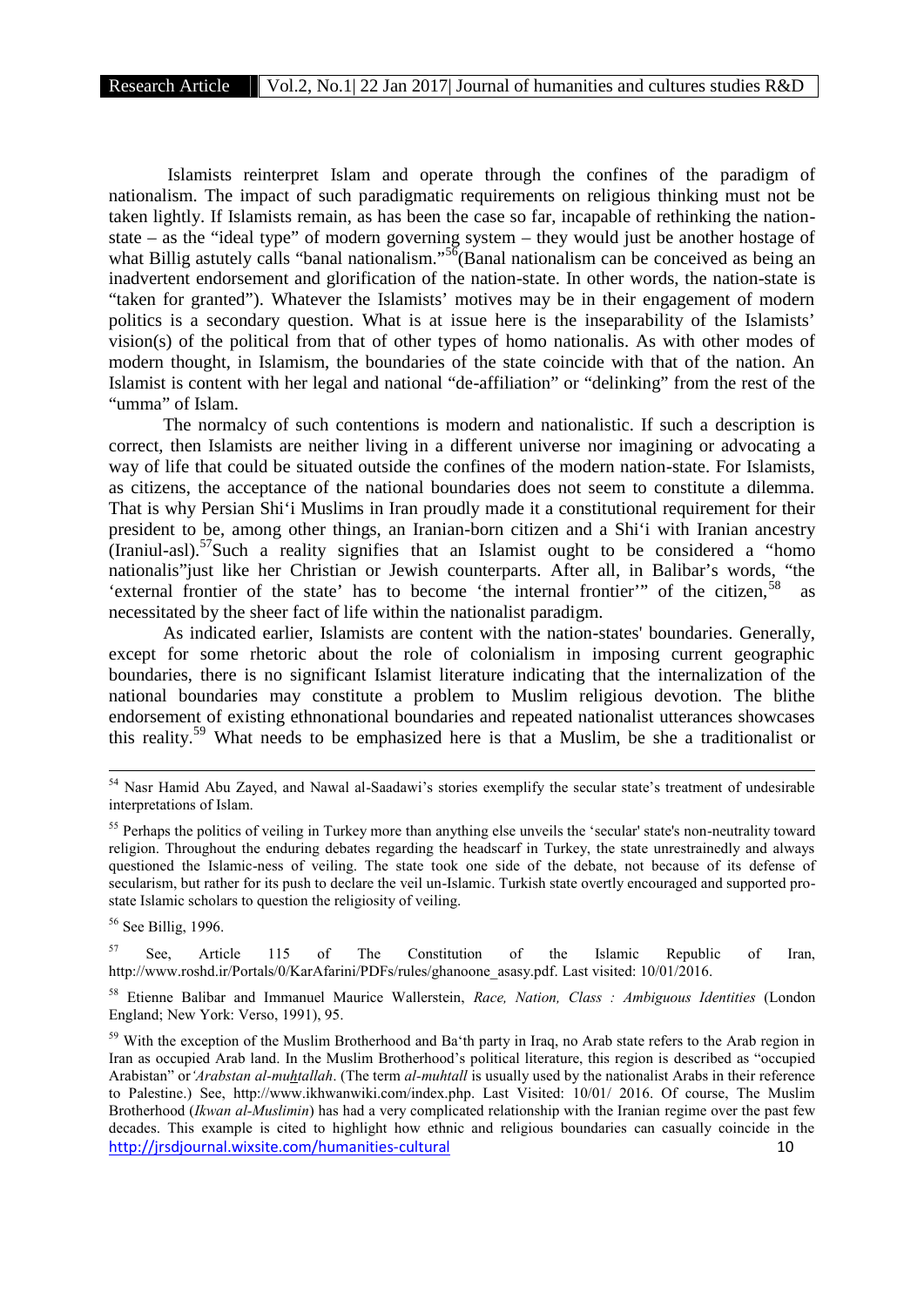Islamist, will not necessarily see herself as irreligious when she internalizes the boundaries of the nation-state. Such individuals do not imagine themselves as being part of a community of the faithful torn apart by unwanted ethnonational frontiers.<sup>60</sup>

The past few decades have offered Islamists the control of state power in some countries. This opportunity has provided, in a few cases, the potential to demonstrate an alternative to the nation-state. However, Islamism not only has not presented any alternative forms of governing; it has been manifestly incapable of showing any fundamental difference in modern modes of governance. For instance, while Islamists in power have attempted to make the laws of the nation more religious, they have exhibited an utter failure even to overcome the limitations put in place by the dominant ethnic groups within their national context. For example, the Iranian regime or the pro-Islamist Turkish government not only function respectively as a Persian or Turkish state, but theyalso remain inherently intolerant to political, cultural and linguistic representations of the ethnic Other.

When in power, Islamists reproduce conservative nationalist politics and policies in many ways. Nonetheless, despite their universalist religious and anti-Western slogans, the political stances of Islamists are profoundly nationalistic. Like any other nation-state, the foreign policy of Islamist states is determined by what is usually defined as the "national interest." For instance, both the Iranian regime and Arab Islamist groups have maintained different stances over many catastrophic issues, which have been informed by their regional politics rather than greater Islamic bonds. For example, the massacre of members of The Muslim Brotherhood and defenseless civilians in Hama<sup>61</sup> Did not reduce friendly relations between Iran and Syria; rather, it strengthened them. The genocidal wars in the Balkans and outright Russian support for Slobodan Miloševi 's regime in the 1990s did not induce any Iranian criticism of Russian foreign policy. Neither did China's violent repression of its Muslim population become

<sup>60</sup> For an interesting discussion on the coincidence of religious and national frontiers see Philip W. Barker, *Religious Nationalism in Modern Europe: If God Be for Us*, Routledge Studies in Nationalism and Ethnicity (London; New York: Routledge, 2009).

<sup>61</sup> The Hama massacre occurred in February 1982, when the Syrian Army under the orders of the country's president, Hafez al-Assad, conducted a scorched earth operation against the town. The current Syrian conflict and related alliances are the greatest manifestations of how Islamic groups and regimes are divided based on their nationalist tendencies and interest. It is interesting to see to Hezbollah, Iran and Bashar Assad's regime allied with Russian. Turkey stand is mostly determined by its intolerance to any Kurdish political gains and therefore sometimes it allies with Russia and other times with Saudi, Qatari, and the United States.

http://jrsdjournal.wixsite.com/humanities-cultural 11 11

literature produced by Islamist groups. The embodied nationalism in these references becomes clearer when the (Sunni) Muslim Brotherhood's support for *Shi'i* Arabs in Iran is contrasted with their complete disregard to the fate of Kurdish *Sunni* majority.

Islamic State of Iraq and Levant (ISIL) is seen as a possible anomaly and as a group immune to the influence of nationalism. However, there are a number of factors that show that the reverse is the case since: a) ISIL is inherently a Sunni Arab reaction to the developments that have been taking place in Iraq and Syria over the last decade. This is the reason why that former *ba'th*i officers constitute the backbone of ISIL military structure. 2) Its seemingly universalistic message should be seen as a recruitment only a tool for the recruitment of militants around the world rather than an ideological imperative. Before American air support to the Kurds in 2014, ISILhad avoided any operation outside Iraq and Levant. Outside groups like who have claimed to be part of ISIL, they have been inspired by its actions. They are not ISIL's organizational extensions. 3) Arabic language its official medium and has a central place in its self-perception, which proves it is the ethnic character. 4) Again, they don't see any non-Arab to be qualified to have the caliphal role.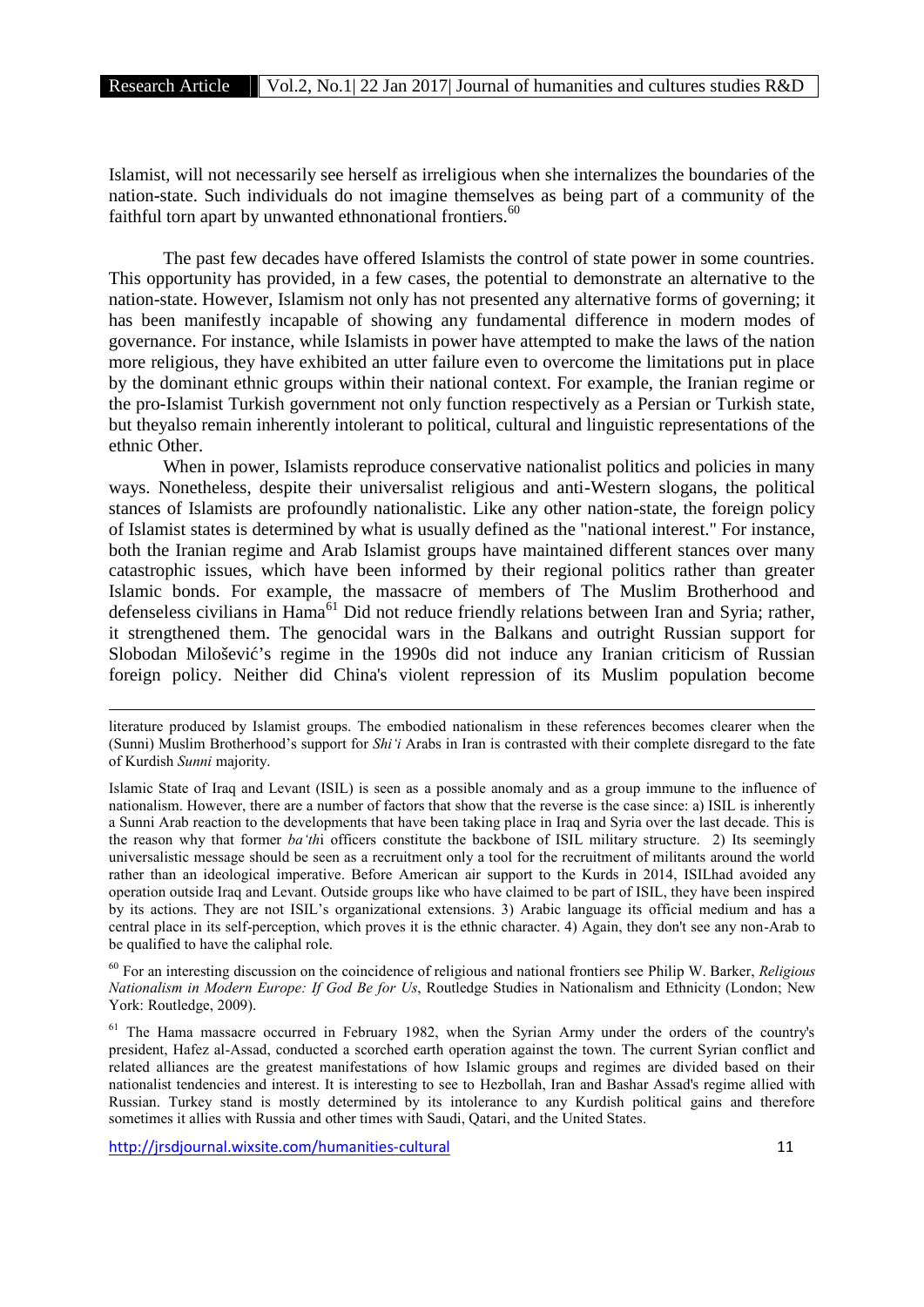significant enough to receive any coverage by state media in Iran.<sup>62</sup> When it comes to the Muslims, outside their national boundaries, these states either remain indifferent or address such issues in relation to the banal imperatives of their national interests.

The primary point is that Muslim understanding of Islam is in equal measure influenced by modern nationalism and the desire to control the state. The attempt here is not to accuse Islamists of lacking sincerity but to point out that they too have internalized the nation-state as the "ideal type." It is only in this context that one could make sense of Hassan al-Banna's statement when he utters that "if they mean by 'patriotism' to reinforce the bonds which unite individuals within a given country, and to show them a way of utilizing this reinforcement for their best interests, then we are also in agreement with them on this. For Islam regards this as a necessary religious duty…."<sup>63</sup>

To regard patriotism as an Islamic duty in and of itself signifies the fusion of nationalism and Islamism in the reconstruction of modern Islamic thought. Perhaps even more significant is the unintended adaptation of modern ways of describing the nation by the likes of al-Banna, for it indicates that "Islamists" too embrace national identity. The degree of influence that nationalism had on Islamists such as al-Banna can be understood when his views are compared with that of Iqbal's—whose Others were non-Muslims.<sup>64</sup> Iqbal contends that "the feeling of patriotism which the national idea evokes, is a kind of deification of a material object, opposed to the essence of Islam which appears as a protest against all the subtle and coarse forms of idolatry."<sup>65</sup>

#### **Conclusion**

National identity is a particular way of referencing or imagining one's nation. "To have a national identity," in the words of Billig, "is to possess ways of talking about nationhood."<sup>66</sup> To have ways of talking about nationhood is a modern phenomenon. As noted above, the modern

 $62$  In 2009 Ibrahim Nabavi, the renowned Iranian satirist, unmasked the inconsistencies in Iranian state policies regarding Muslim affairs around the world. In a piece on the Iranian regime's salience against China's oppression of its Muslim minority, Nabavi wrote:

It is a religious obligation to defend Muslims in Germany, Italy [and the other parts of Western Europe]. Because they are the ones, who have fled Iran, Iraq, Turkey, and Syria for their lives.... If those Muslims wish to die, they have to return to their countries…. The issue of Chinese Muslims is part of China's internal affairs. Because, for over a millennium Chinese Muslims have not left their homeland and they are only getting slaughtered in their state. Also, we cannot object to Russia massacring Muslims in Chechnya as we won't meddle in Russia's internal affairs. Those Muslims don't even live in Russia; they live in another country…. We unconditionally defend all assassinated Muslims after their migration to a Western European country like Germany.

http://www.roozonline.com/persian/tanssatire/tans-satire-article/archive/2016/july/12/article/-bc1127ea53.html. Last visited: 10/01/2016.

<sup>63</sup> Hassan al-Banna, "Our Message".

<sup>&</sup>lt;sup>64</sup>For an interesting book on Muslim nationalism in the early 20<sup>th</sup> century India, see Faisal Devji, *Muslim Zion*: *Pakistan as a Political Idea*, (Cambridge: Harvard University Press, 2013).

<sup>65</sup>Muhammad Iqbal, *Stray Reflections* (Iqbal Academy, 1910), 35.

<sup>66</sup>Billig, *Banal Nationalism*, 8.

http://jrsdjournal.wixsite.com/humanities-cultural 12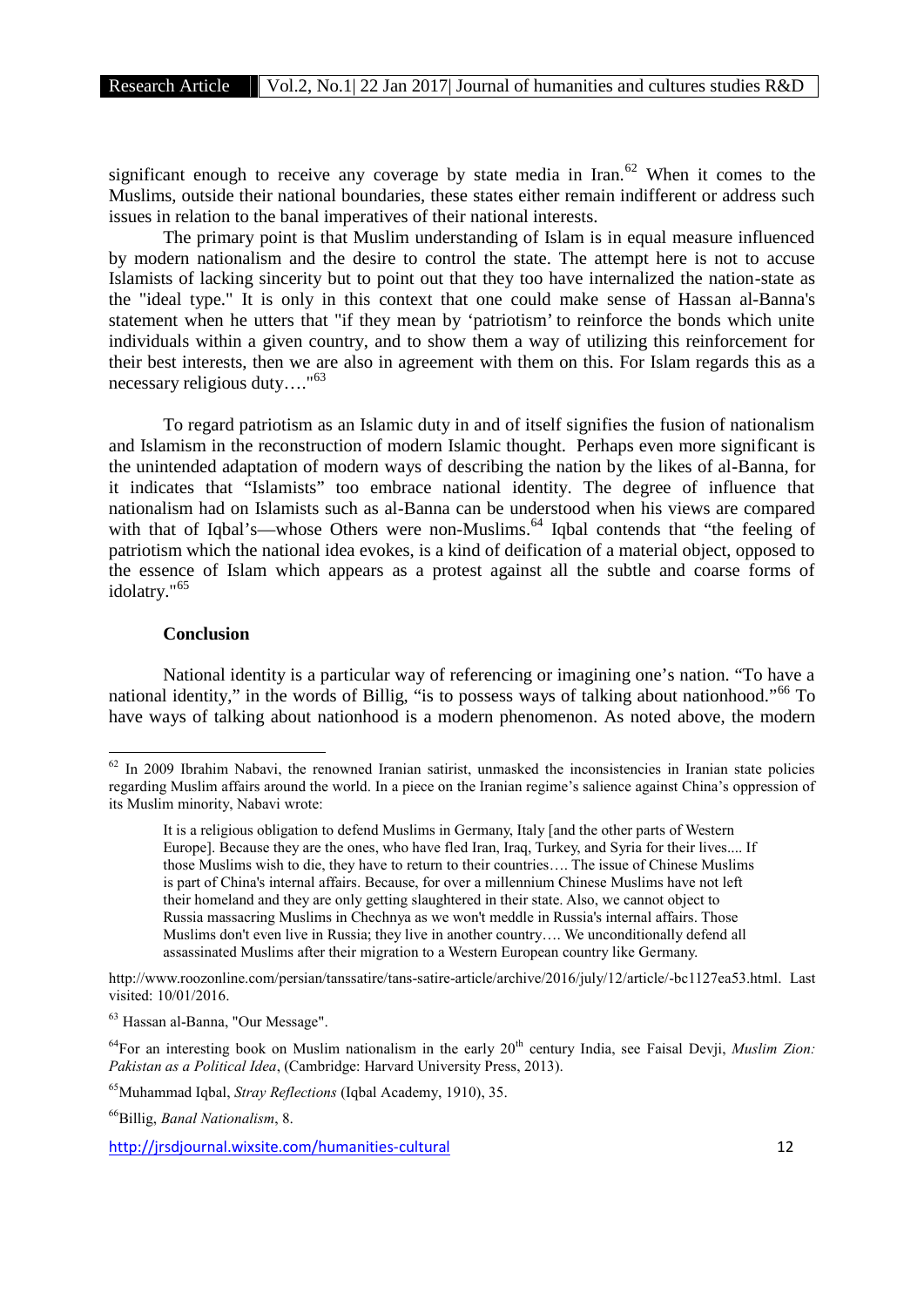religious agent is also inclined to perceive the nation as a self-evident phenomenon; since the religious agent operates within the paradigm of modern nationalism, she tends to unite her religious consciousness with that of nationalism. Thus, since the paradigm of nationalism constitutes a context for rethinking religion, it influences and informs its re-interpretation. Ethnicbackground and nationalist/cultural contexts shape modern Muslim understanding of Islam. In many ways, religious interpretation in different Muslim communities' correspondents with their "imagined" national boundaries. Both traditional Muslims and Islamists take their existing nation-states as a given and redraw their religious boundaries and histories to fit in that of the nation's.

Islamism's obsession with the state power signifies Islamists' internalization of the national boundaries and the overall impact of nationalism the impact on Muslim political thought. When they come to power Islamists are forced to abandon much of their lofty, "universalistic" ideals as necessitated by the banal interest of the state. Modern Islamists take issues with certain laws and policies of the state rather with the modern nation-state itself. For Islamists, the nature of the modern the state is still un-thought as it is taken as a given. Islamists view the state, in it is modern form, as the main agent for change and control to implement their more conservative politics and programs. Thus, modern Islamic revivalism, notwithstanding its various forms, is also exclusionary, local, and remains within the confines of the modern nation state.

#### **References:**

- 1. 'Ammara Muhammad. Abd al-Rahaman Al-Kawakibi: The Martyr of Islam and Freedom. (Cairo: Daralshuruq, 1988)
- 2. 'Abduh, Muhammad. Al-Islam Wa Al-Nasraniyya/ Islam and Christianity Cairo: al- Manar, 1323/1905.
- 3. 'Enayat, Hamid. Seyri Dar Andishay-E Siyasi-Ye Arab/ An Overview of Arab Political Thought,Tehran: Sherkat-e Sohami-ye Kitabha-ye Jibi, 2536.
- 4. Al-Aqqad, Abbas Mahmud. 'Abd Al-Rahman Al-Kawakibi Beirut: Dar al-Kitab al- 'Arabi, 1969.
- 5. Al-Azmeh, Aziz. Islams and Modernities. Phronesis. London; New York: Verso, 1993.
- 6. al-Banna, Hasan. "Our Message." http://www.ymsite.com/books/our\_message/index.htm. Last visited: 10/01/2016.
- 7. al-Kawakibi, 'Abd al-Rahman. Um Al-Qura. Cairo: al-Azhar, 1931.
- 8. Asad, Talal. Formations of the Secular: Christianity, Islam, Modernity. Cultural Memory in the Present. Stanford, Calif.: Stanford University Press, 2003.
- 9. ———. Genealogies of Religion: Discipline and Reasons of Power in Christianity and Islam. Baltimore: Johns Hopkins University Press, 1993.
- 10. Balibar, Etienne, and Immanuel Maurice Wallerstein. Race, Nation, Class: Ambiguous Identities. London England; New York: Verso, 1991.
- 11. Barker, Philip W. Religious Nationalism in Modern Europe: If God Be for Us. Routledge Studies in Nationalism and Ethnicity. London; New York: Routledge, 2009.
- 12. Bazargan, Mehdi. Inqlab-E Iran Dar Do Harakat/ the Iranian Revolution in Two Opposing Directions Tehran: Mazaheri, 1983.
- 13. Billig, Michael. Banal Nationalism. London; Thousand Oaks, Calif.: Sage, 1995.

http://irsdiournal.wixsite.com/humanities-cultural 13